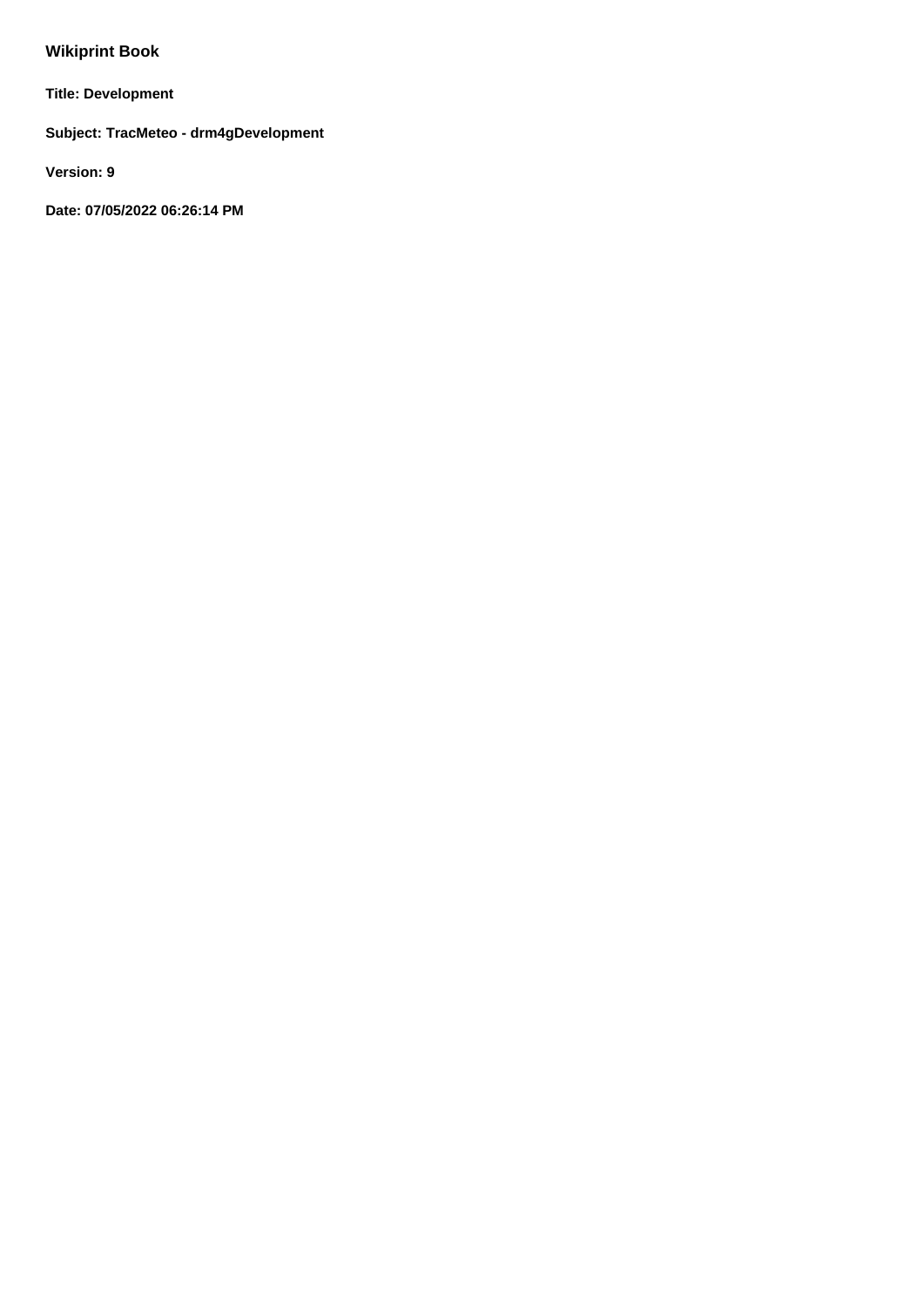## **Table of Contents**

| Development |  |  |
|-------------|--|--|
|             |  |  |

Necessary Steps 3 3 Testing the DRM4G 3 Installing your version in a virtual environment 3 **Commiting changes** 4 **4** Creating a Pull Request 4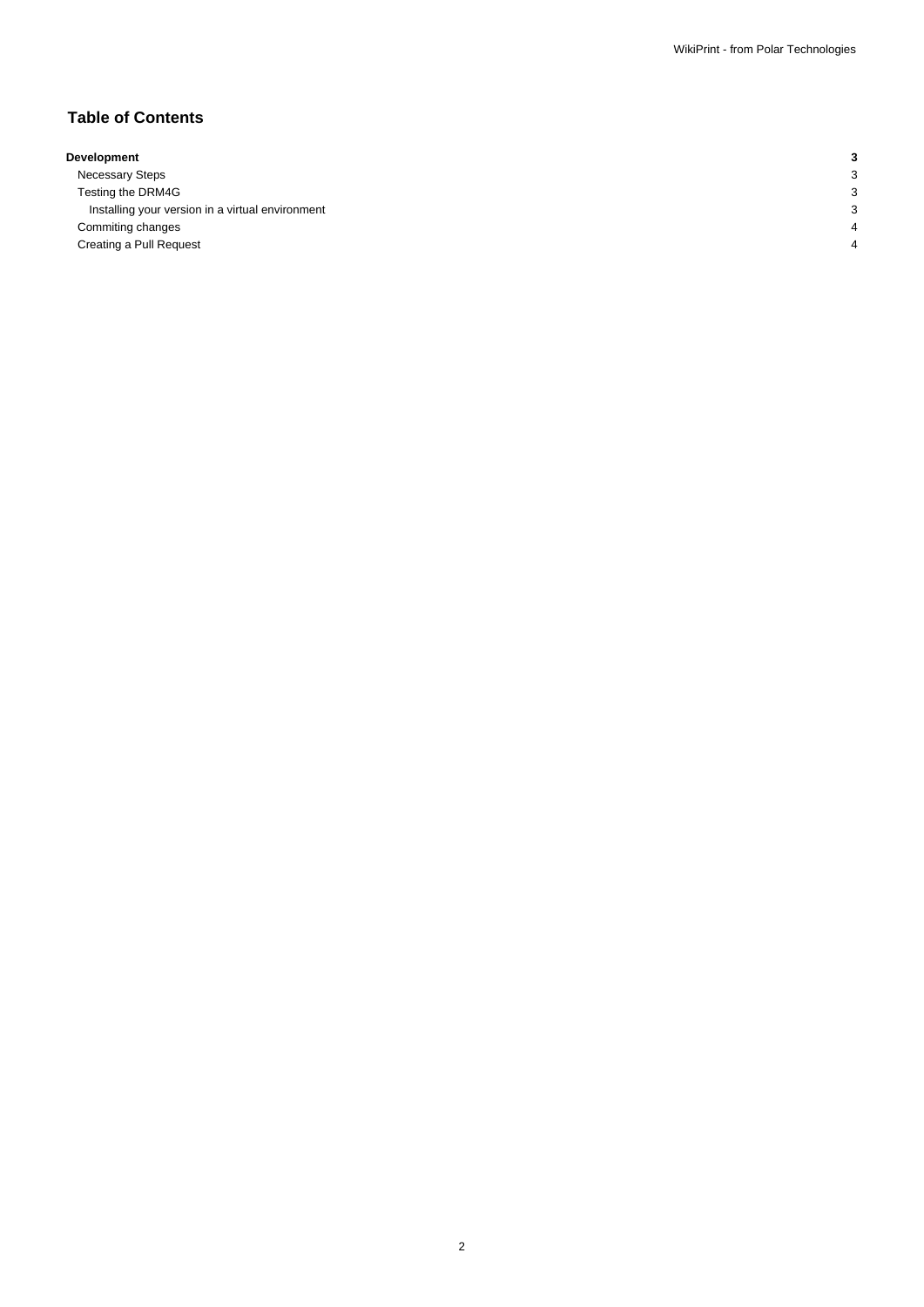## **Development**

The aim of this section will be to explain how to contribute to the development of the DRM4G.

To make it easier and more accessible for anyone to play around with the DRM4G, we have decided to host our source code on **GitHub**.

You can find the project [?here.](https://github.com/SantanderMetGroup/DRM4G)

#### **Necessary Steps**

For those of you who wish to help but don't know how, the first thing you need is a [?GitHub account](https://github.com/join?source=header-home).

Go to our projects page. Hit the fork button at the top right side --image of fork button--

There are a lot of tutorials showing how to use git, including [our own](https://meteo.unican.es/trac/wiki/versionControl/git), but here is a more specific one, a simple step by step explanation on how to start using it to help us improve DRM4G.

In Linux:

- Open a terminal on the folder in which you wish your local copy of the repository to be stored (it's recommended to use an empty folder)
- git init
- git remote add origin <your\_repository\_url>
	- you can get the url by clicking on the "Clone or download" button
- it will look something like this: .....
- git remote add origin <your\_repository\_url>
- git pull origin master

With this, you will now have DRM4G's source code at your disposal.

From here you could create branches for every new feature you'd like to include to the DRM4G, for a more in depth tutorial on how to do that, click [?here](https://git-scm.com/book/en/v2/Git-Branching-Basic-Branching-and-Merging).

#### **Testing the DRM4G**

Once you've made the changes you wanted to, you'll want to install your version to be sure that your new feature is working properly.

Just in case you would like to try out different versions, we recommend you use a virtual environment to test it.

• [?Here](http://pythoncentral.io/how-to-install-virtualenv-python/) you can find a tutorial on how to install a virtual environment, or you can look for one on your own.

Before you can install and try out your own version, you'll have to build your own package:

- Open a terminal in the folder where your repository is located.
- Run the command python setup.py sdist

This will create a a distribution package under a folder called **dist**.

#### **Installing your version in a virtual environment**

Go to wherever you have your virtual environment, open a terminal and execute the following commands:

```
source bin/activate
export DRM4G_DIR = $PWD/conf
pip install path/to/drm4g/package
```
DRM4G\_DIR is where the configuration files will be installed. More information [here](https://meteo.unican.es/trac/wiki/DRM4G/Installation#OptionalEnvironmentVariables).

And that's it. Now you can use and test your own version of DRM4G.

**For other ways to install the DRM4G, you can check [here](https://meteo.unican.es/trac/wiki/DRM4G/Installation).**